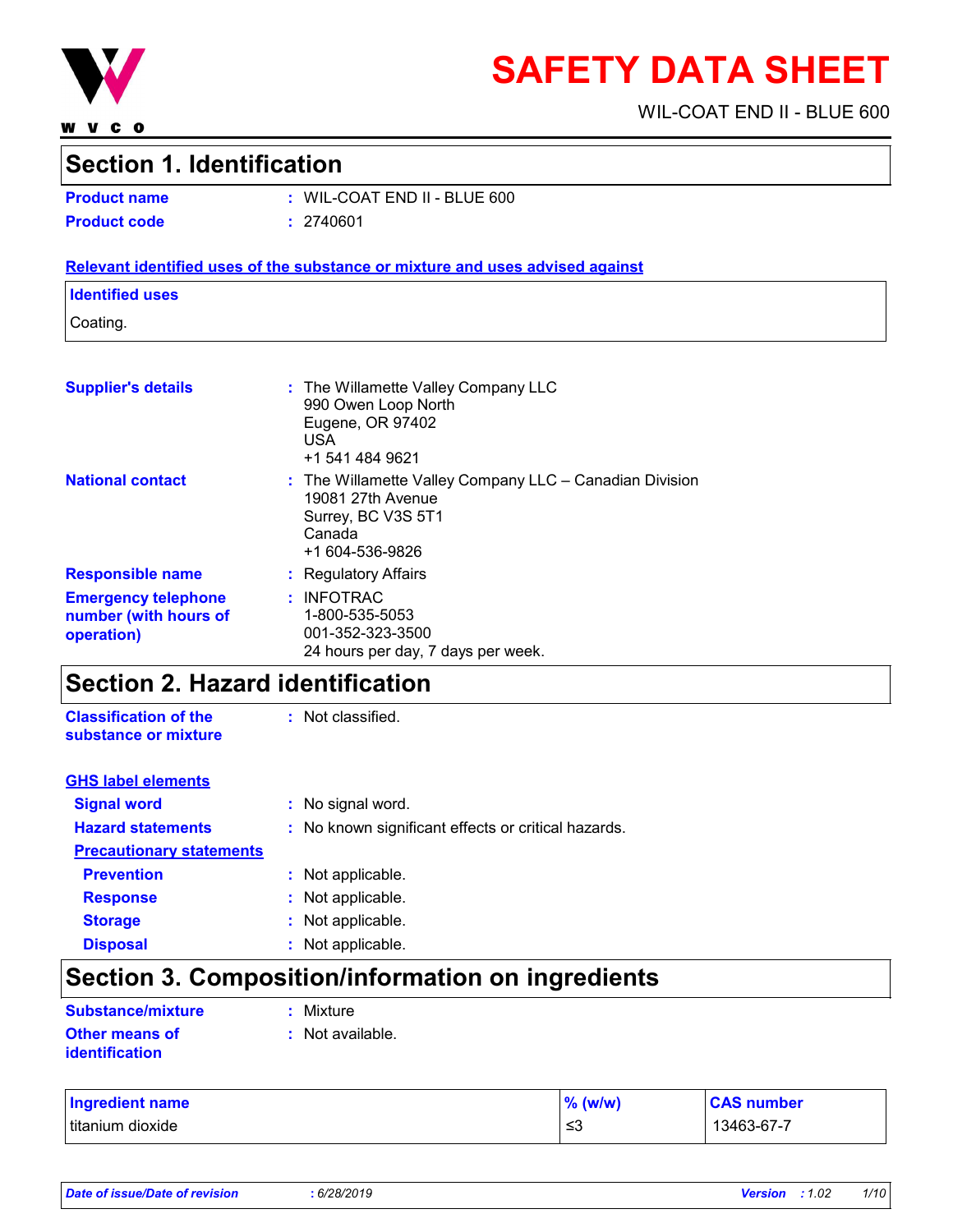### **Section 3. Composition/information on ingredients**

**There are no additional ingredients present which, within the current knowledge of the supplier and in the concentrations applicable, are classified as hazardous to health or the environment and hence require reporting in this section.**

**The actual concentration or concentration range is witheld as a trade secret.**

**Occupational exposure limits, if available, are listed in Section 8.**

### **Section 4. First-aid measures**

|                     | <b>Description of necessary first aid measures</b>                                                                                                                                                                                                                                                                                                        |
|---------------------|-----------------------------------------------------------------------------------------------------------------------------------------------------------------------------------------------------------------------------------------------------------------------------------------------------------------------------------------------------------|
| <b>Eye contact</b>  | : Immediately flush eyes with plenty of water, occasionally lifting the upper and lower<br>eyelids. Check for and remove any contact lenses. Get medical attention if irritation<br>occurs.                                                                                                                                                               |
| <b>Inhalation</b>   | : Remove person to fresh air and keep at rest in a position comfortable for breathing.<br>Get medical attention if symptoms occur.                                                                                                                                                                                                                        |
| <b>Skin contact</b> | : Flush contaminated skin with plenty of water. Remove contaminated clothing and<br>shoes. Get medical attention if symptoms occur.                                                                                                                                                                                                                       |
| <b>Ingestion</b>    | : Wash out mouth with water. Remove person to fresh air and keep at rest in a<br>position comfortable for breathing. If material has been swallowed and the exposed<br>person is conscious, give small quantities of water to drink. Do not induce vomiting<br>unless directed to do so by medical personnel. Get medical attention if symptoms<br>occur. |

#### **Most important symptoms/effects, acute and delayed**

| <b>Potential acute health effects</b> |                                                                                                                                |
|---------------------------------------|--------------------------------------------------------------------------------------------------------------------------------|
| Eye contact                           | : No known significant effects or critical hazards.                                                                            |
| <b>Inhalation</b>                     | : No known significant effects or critical hazards.                                                                            |
| <b>Skin contact</b>                   | : No known significant effects or critical hazards.                                                                            |
| <b>Ingestion</b>                      | : No known significant effects or critical hazards.                                                                            |
| <b>Over-exposure signs/symptoms</b>   |                                                                                                                                |
| Eye contact                           | : No specific data.                                                                                                            |
| <b>Inhalation</b>                     | : No specific data.                                                                                                            |
| <b>Skin contact</b>                   | : No specific data.                                                                                                            |
| <b>Ingestion</b>                      | $:$ No specific data.                                                                                                          |
|                                       | <b>Indication of immediate medical attention and special treatment needed, if necessary</b>                                    |
| <b>Notes to physician</b>             | : Treat symptomatically. Contact poison treatment specialist immediately if large<br>quantities have been ingested or inhaled. |
| <b>Specific treatments</b>            | : No specific treatment.                                                                                                       |
| <b>Protection of first-aiders</b>     | : No action shall be taken involving any personal risk or without suitable training.                                           |

#### **See toxicological information (Section 11)**

### **Section 5. Fire-fighting measures**

| <b>Extinguishing media</b>             |                                                                 |
|----------------------------------------|-----------------------------------------------------------------|
| <b>Suitable extinguishing</b><br>media | : Use an extinguishing agent suitable for the surrounding fire. |
| Unsuitable extinguishing<br>media      | : None known.                                                   |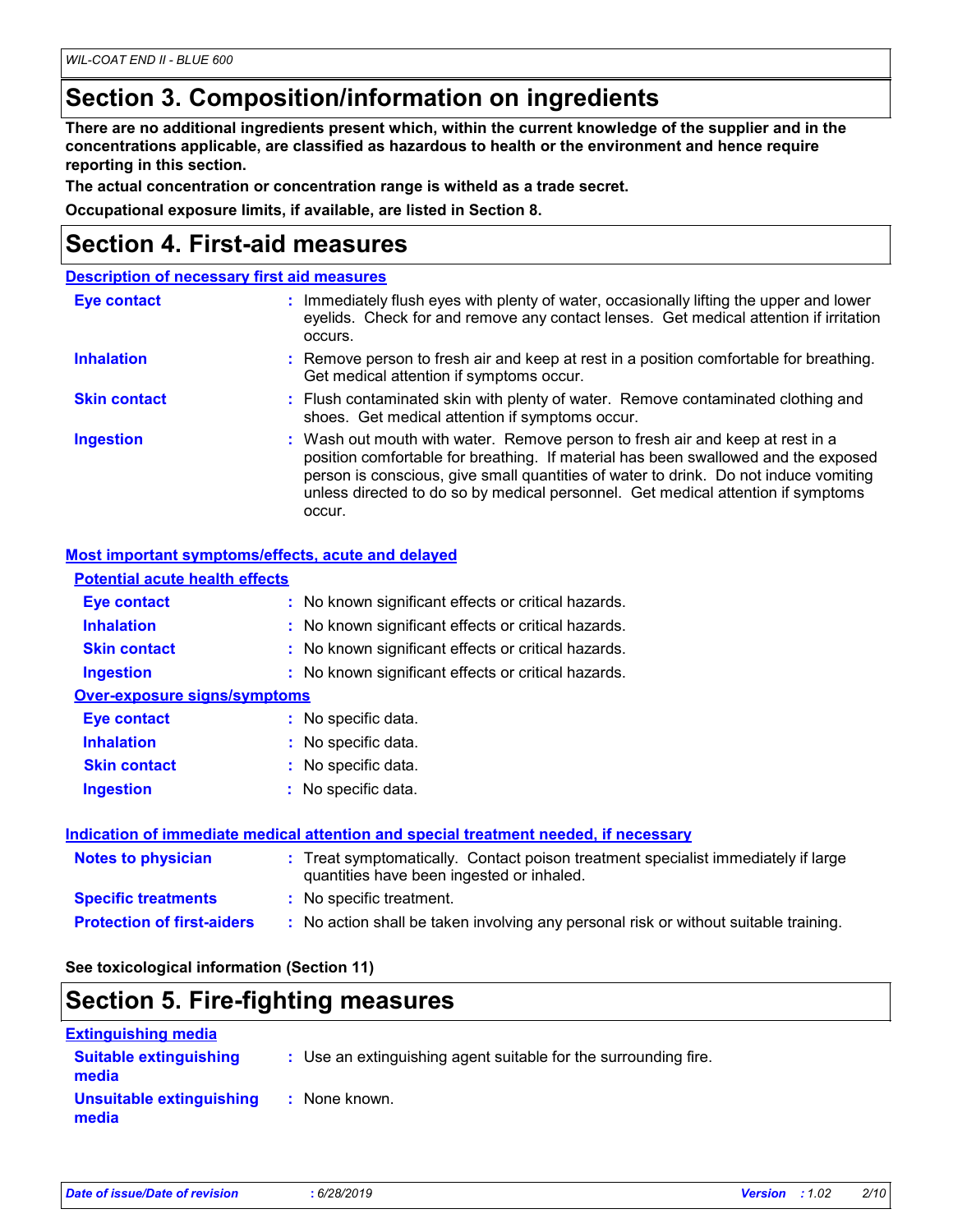# **Section 5. Fire-fighting measures**

| <b>Specific hazards arising</b><br>from the chemical     | : In a fire or if heated, a pressure increase will occur and the container may burst.                                                                                                               |
|----------------------------------------------------------|-----------------------------------------------------------------------------------------------------------------------------------------------------------------------------------------------------|
| <b>Hazardous thermal</b><br>decomposition products       | : Decomposition products may include the following materials:<br>carbon dioxide<br>carbon monoxide<br>metal oxide/oxides                                                                            |
| <b>Special protective actions</b><br>for fire-fighters   | : Promptly isolate the scene by removing all persons from the vicinity of the incident if<br>there is a fire. No action shall be taken involving any personal risk or without<br>suitable training. |
| <b>Special protective</b><br>equipment for fire-fighters | : Fire-fighters should wear appropriate protective equipment and self-contained<br>breathing apparatus (SCBA) with a full face-piece operated in positive pressure<br>mode.                         |

### **Section 6. Accidental release measures**

|                                                              | Personal precautions, protective equipment and emergency procedures                                                                                                                                                                                                                                                                                                                                                                                                                                                                                                                         |
|--------------------------------------------------------------|---------------------------------------------------------------------------------------------------------------------------------------------------------------------------------------------------------------------------------------------------------------------------------------------------------------------------------------------------------------------------------------------------------------------------------------------------------------------------------------------------------------------------------------------------------------------------------------------|
| For non-emergency<br>personnel                               | : No action shall be taken involving any personal risk or without suitable training.<br>Evacuate surrounding areas. Keep unnecessary and unprotected personnel from<br>entering. Do not touch or walk through spilled material. Put on appropriate<br>personal protective equipment.                                                                                                                                                                                                                                                                                                        |
|                                                              | For emergency responders : If specialized clothing is required to deal with the spillage, take note of any<br>information in Section 8 on suitable and unsuitable materials. See also the<br>information in "For non-emergency personnel".                                                                                                                                                                                                                                                                                                                                                  |
| <b>Environmental precautions</b>                             | : Avoid dispersal of spilled material and runoff and contact with soil, waterways,<br>drains and sewers. Inform the relevant authorities if the product has caused<br>environmental pollution (sewers, waterways, soil or air).                                                                                                                                                                                                                                                                                                                                                             |
| <b>Methods and materials for containment and cleaning up</b> |                                                                                                                                                                                                                                                                                                                                                                                                                                                                                                                                                                                             |
| <b>Small spill</b>                                           | : Stop leak if without risk. Move containers from spill area. Dilute with water and mop<br>up if water-soluble. Alternatively, or if water-insoluble, absorb with an inert dry<br>material and place in an appropriate waste disposal container. Dispose of via a<br>licensed waste disposal contractor.                                                                                                                                                                                                                                                                                    |
| <b>Large spill</b>                                           | : Stop leak if without risk. Move containers from spill area. Prevent entry into sewers,<br>water courses, basements or confined areas. Wash spillages into an effluent<br>treatment plant or proceed as follows. Contain and collect spillage with non-<br>combustible, absorbent material e.g. sand, earth, vermiculite or diatomaceous earth<br>and place in container for disposal according to local regulations (see Section 13).<br>Dispose of via a licensed waste disposal contractor. Note: see Section 1 for<br>emergency contact information and Section 13 for waste disposal. |

# **Section 7. Handling and storage**

#### **Precautions for safe handling**

| <b>Protective measures</b>                       | : Put on appropriate personal protective equipment (see Section 8).                                                                                                                                                                                                                                                                                           |
|--------------------------------------------------|---------------------------------------------------------------------------------------------------------------------------------------------------------------------------------------------------------------------------------------------------------------------------------------------------------------------------------------------------------------|
| <b>Advice on general</b><br>occupational hygiene | : Eating, drinking and smoking should be prohibited in areas where this material is<br>handled, stored and processed. Workers should wash hands and face before<br>eating, drinking and smoking. Remove contaminated clothing and protective<br>equipment before entering eating areas. See also Section 8 for additional<br>information on hygiene measures. |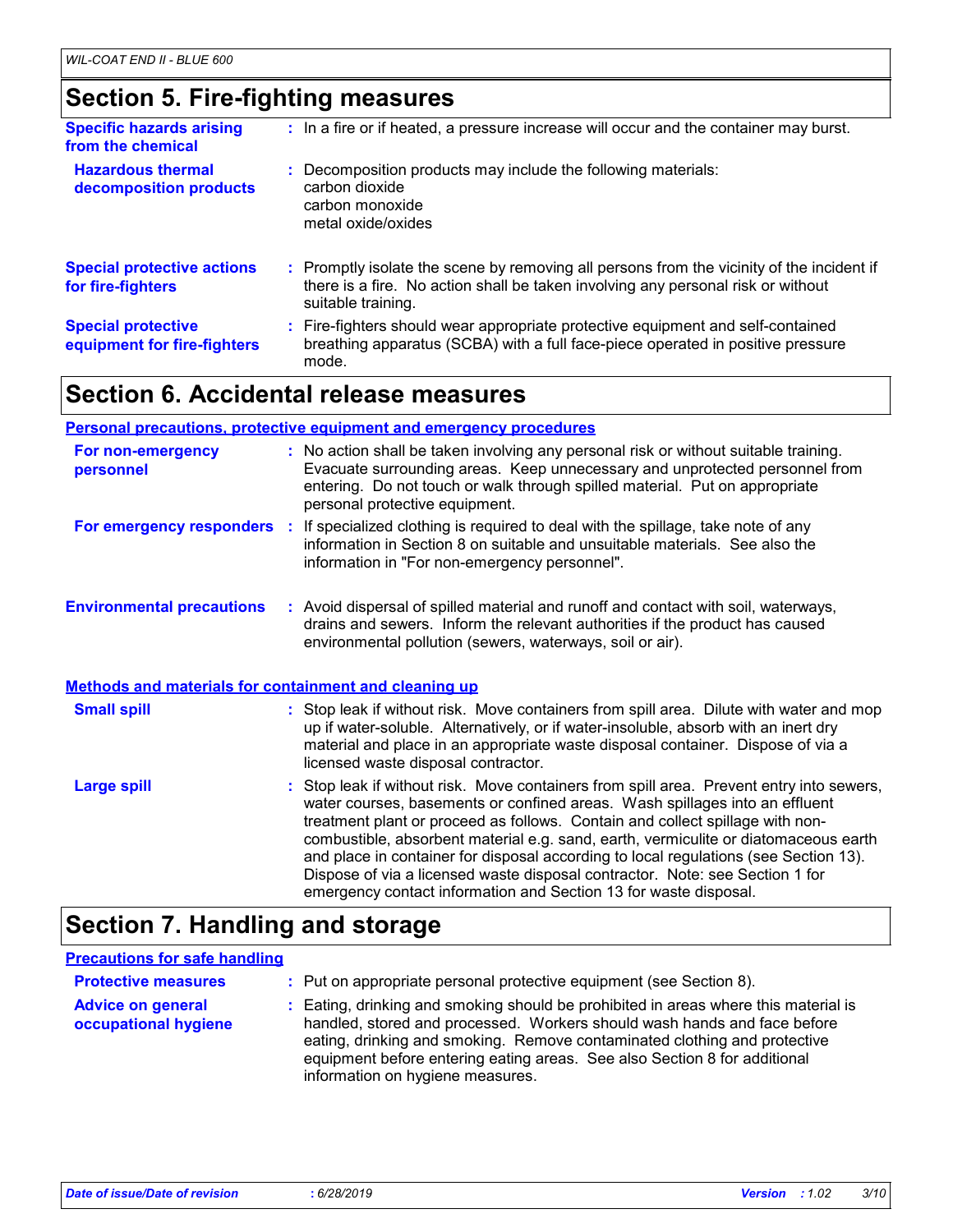### **Section 7. Handling and storage**

| <b>Conditions for safe storage, :</b> Store in accordance with local regulations. Store in original container protected<br>including any<br><i>incompatibilities</i> |
|----------------------------------------------------------------------------------------------------------------------------------------------------------------------|
|----------------------------------------------------------------------------------------------------------------------------------------------------------------------|

### **Section 8. Exposure controls/personal protection**

#### **Control parameters**

**Occupational exposure limits**

| <b>Ingredient name</b>         | <b>Exposure limits</b>                                                                 |
|--------------------------------|----------------------------------------------------------------------------------------|
| titanium dioxide               | CA Alberta Provincial (Canada, 4/2009). Skin sensitizer.                               |
|                                | 8 hrs OEL: 10 mg/m <sup>3</sup> 8 hours. Form:                                         |
|                                | CA British Columbia Provincial (Canada, 6/2017).                                       |
|                                | TWA: 3 mg/m <sup>3</sup> 8 hours. Form: Respirable dust                                |
|                                | TWA: 10 mg/m <sup>3</sup> 8 hours. Form: Total dust                                    |
|                                | CA Quebec Provincial (Canada, 1/2014).                                                 |
|                                | TWAEV: 10 mg/m <sup>3</sup> 8 hours. Form: Total dust.                                 |
|                                | CA Saskatchewan Provincial (Canada, 7/2013).                                           |
|                                | STEL: 20 mg/m <sup>3</sup> 15 minutes.                                                 |
|                                | TWA: 10 $mg/m3$ 8 hours.                                                               |
|                                | CA Ontario Provincial (Canada, 7/2015).                                                |
|                                | TWA: 10 mg/m <sup>3</sup> 8 hours. Form: total dust                                    |
| <b>Appropriate engineering</b> | : Good general ventilation should be sufficient to control worker exposure to airborne |
| controls                       | contaminants.                                                                          |
|                                | Not available.                                                                         |

**Environmental exposure controls :** Emissions from ventilation or work process equipment should be checked to ensure they comply with the requirements of environmental protection legislation. In some cases, fume scrubbers, filters or engineering modifications to the process equipment will be necessary to reduce emissions to acceptable levels.

| <b>Individual protection measures</b> |                                                                                                                                                                                                                                                                                                                                                                                                                                                                                                                                                                                                                           |
|---------------------------------------|---------------------------------------------------------------------------------------------------------------------------------------------------------------------------------------------------------------------------------------------------------------------------------------------------------------------------------------------------------------------------------------------------------------------------------------------------------------------------------------------------------------------------------------------------------------------------------------------------------------------------|
| <b>Hygiene measures</b>               | : Wash hands, forearms and face thoroughly after handling chemical products, before<br>eating, smoking and using the lavatory and at the end of the working period.<br>Appropriate techniques should be used to remove potentially contaminated clothing.<br>Wash contaminated clothing before reusing. Ensure that eyewash stations and<br>safety showers are close to the workstation location.                                                                                                                                                                                                                         |
| <b>Eye/face protection</b>            | : Safety eyewear complying with an approved standard should be used when a risk<br>assessment indicates this is necessary to avoid exposure to liquid splashes, mists,<br>gases or dusts. If contact is possible, the following protection should be worn,<br>unless the assessment indicates a higher degree of protection: safety glasses with<br>side-shields.                                                                                                                                                                                                                                                         |
| <b>Skin protection</b>                |                                                                                                                                                                                                                                                                                                                                                                                                                                                                                                                                                                                                                           |
| <b>Hand protection</b>                | : Chemical-resistant, impervious gloves complying with an approved standard should<br>be worn at all times when handling chemical products if a risk assessment indicates<br>this is necessary. Considering the parameters specified by the glove manufacturer,<br>check during use that the gloves are still retaining their protective properties. It<br>should be noted that the time to breakthrough for any glove material may be<br>different for different glove manufacturers. In the case of mixtures, consisting of<br>several substances, the protection time of the gloves cannot be accurately<br>estimated. |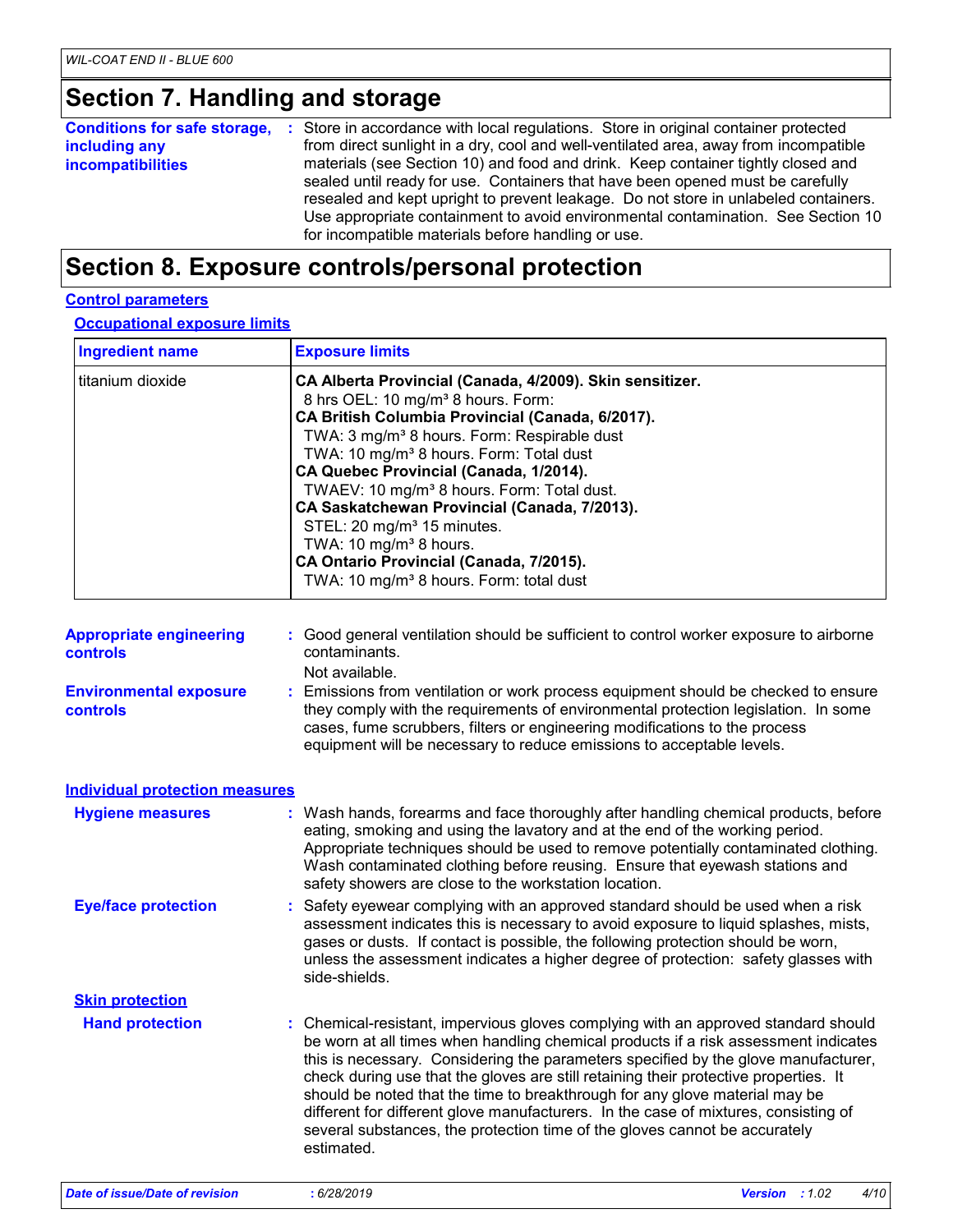# **Section 8. Exposure controls/personal protection**

| <b>Body protection</b>        | : Personal protective equipment for the body should be selected based on the task<br>being performed and the risks involved and should be approved by a specialist<br>before handling this product.                                                                                          |
|-------------------------------|----------------------------------------------------------------------------------------------------------------------------------------------------------------------------------------------------------------------------------------------------------------------------------------------|
| <b>Other skin protection</b>  | : Appropriate footwear and any additional skin protection measures should be<br>selected based on the task being performed and the risks involved and should be<br>approved by a specialist before handling this product.                                                                    |
| <b>Respiratory protection</b> | : Based on the hazard and potential for exposure, select a respirator that meets the<br>appropriate standard or certification. Respirators must be used according to a<br>respiratory protection program to ensure proper fitting, training, and other important<br>aspects of use.          |
|                               | This product may contain materials classified as nuisance particulates, which may<br>be present at hazardous levels only during sanding or abrading of the dried film.<br>Wear a dust/mist respirator approved for dust when dusts are generated from<br>sanding or abrading the dried film. |

# **Section 9. Physical and chemical properties**

| <b>Appearance</b>                                 |                                         |
|---------------------------------------------------|-----------------------------------------|
| <b>Physical state</b>                             | $:$ Liquid.                             |
| <b>Color</b>                                      | : Blue. [Dark]                          |
| Odor                                              | : Alkaline. [Slight]                    |
| <b>Odor threshold</b>                             | : Not available.                        |
| pH                                                | : 8 to 10                               |
| <b>Melting point</b>                              | $:$ Not available.                      |
| <b>Boiling point</b>                              | : $>100^{\circ}$ C ( $>212^{\circ}$ F)  |
| <b>Flash point</b>                                | : Not available.                        |
| <b>Evaporation rate</b>                           | $:$ <1 (ether (anhydrous) = 1)          |
| <b>Flammability (solid, gas)</b>                  | : Not available.                        |
| Lower and upper explosive<br>(flammable) limits   | : Not available.                        |
| <b>Vapor pressure</b>                             | : 2.7 kPa (20 mm Hg) [room temperature] |
| <b>Vapor density</b>                              | : $>1$ [Air = 1]                        |
| <b>Relative density</b>                           | : 1.2                                   |
| <b>Solubility</b>                                 | : Not available.                        |
| <b>Partition coefficient: n-</b><br>octanol/water | : Not available.                        |
| <b>Auto-ignition temperature</b>                  | : Not available.                        |
| <b>Decomposition temperature</b>                  | : Not available.                        |
| <b>Viscosity</b>                                  | : Not available.                        |
| Flow time (ISO 2431)                              | $:$ Not available.                      |

# **Section 10. Stability and reactivity**

| Date of issue/Date of revision                      | : 6/28/2019                                                                                  | <b>Version</b> : $1.02$ | 5/10 |
|-----------------------------------------------------|----------------------------------------------------------------------------------------------|-------------------------|------|
| <b>Conditions to avoid</b>                          | : No specific data.                                                                          |                         |      |
| <b>Possibility of hazardous</b><br><b>reactions</b> | : Under normal conditions of storage and use, hazardous reactions will not occur.            |                         |      |
| <b>Chemical stability</b>                           | : The product is stable.                                                                     |                         |      |
| <b>Reactivity</b>                                   | : No specific test data related to reactivity available for this product or its ingredients. |                         |      |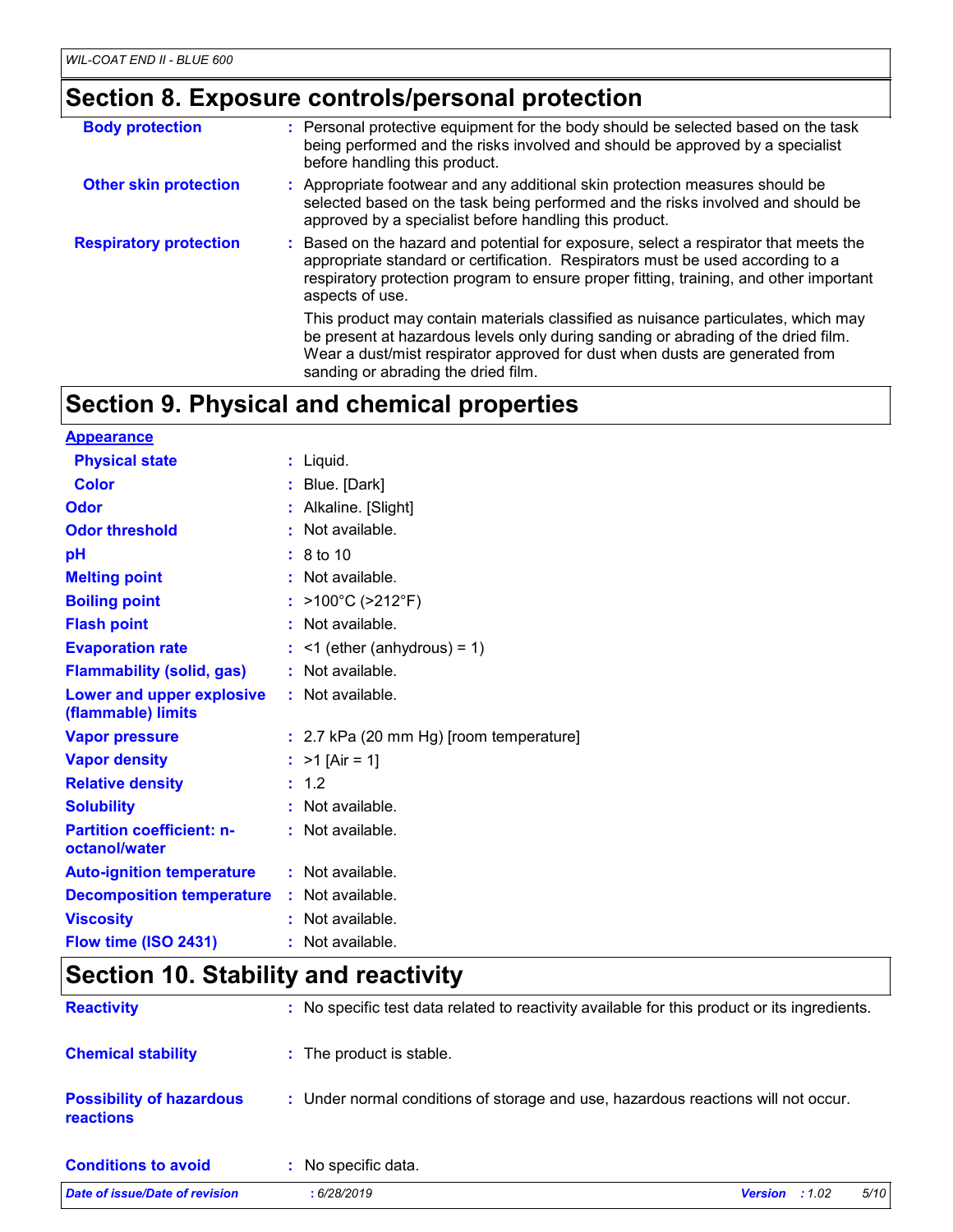### **Section 10. Stability and reactivity**

: No specific data. **Incompatible materials :**

**Hazardous decomposition products** Under normal conditions of storage and use, hazardous decomposition products **:** should not be produced.

### **Section 11. Toxicological information**

#### **Information on toxicological effects**

#### **Acute toxicity**

| <b>Product/ingredient name</b> | <b>Result</b>                                                             | <b>Species</b>                   | <b>Dose</b>                                          | <b>Exposure</b> |
|--------------------------------|---------------------------------------------------------------------------|----------------------------------|------------------------------------------------------|-----------------|
| Ititanium dioxide              | LC50 Inhalation Dusts and mists   Rat - Male,<br>LD50 Dermal<br>LD50 Oral | Female<br>Rabbit<br>Rat - Female | $5.09 \,\mathrm{mg/l}$<br>>10000 mg/kg<br>5000 mg/kg | 4 hours         |

**Irritation/Corrosion**

| <b>Product/ingredient name</b> | Result               | <b>Species</b> | <b>Score</b> | <b>Exposure</b>                               | <b>Observation</b> |
|--------------------------------|----------------------|----------------|--------------|-----------------------------------------------|--------------------|
| Ititanium dioxide              | Skin - Mild irritant | Human          |              | 72 hours 300  -<br>Micrograms<br>Intermittent |                    |

#### **Sensitization**

| <b>Product/ingredient name</b> | <b>Route of</b><br>exposure | <b>Species</b> | <b>Result</b>   |
|--------------------------------|-----------------------------|----------------|-----------------|
| titanium dioxide               | skin                        | Mouse          | Not sensitizing |

#### **Mutagenicity**

Not available.

#### **Carcinogenicity**

Not available.

Limestone and natural iron oxide used in making this product contain crystalline silica as an impurity. Repeated, prolonged exposure to respirable crystalline dusts may increase the risk of developing a disabling lung disease called silicosis. The International Agency for Research on Cancer (IARC) reports there is sufficient evidence in humans for the carcinogenicity of inhaled crystalline silica from occupational sources. Based on studies of workers in industrial and occupational settings, The National Toxicology Program (NTP) Ninth Report on Carcinogens lists crystalline silica (respirable) as a substance known to be a carcinogen to humans.

The International Agency for Research on Cancer (IARC) Monograph No. 93 reports there is sufficient evidence in experimental animals exposed to titanium dioxide but inadequate evidence for carcinogenicity in humans. Human studies do not suggest an association between occupational exposure to titanium dioxide dust and an increased risk of cancer. The IARC summary concludes, "that no significant exposure to titanium dioxide is thought to occur during the use of products in which titanium dioxide is bound to other materials, such as paint".

#### **Reproductive toxicity**

Not available.

#### **Teratogenicity**

Not available.

**Specific target organ toxicity (single exposure)**

Not available.

#### **Specific target organ toxicity (repeated exposure)**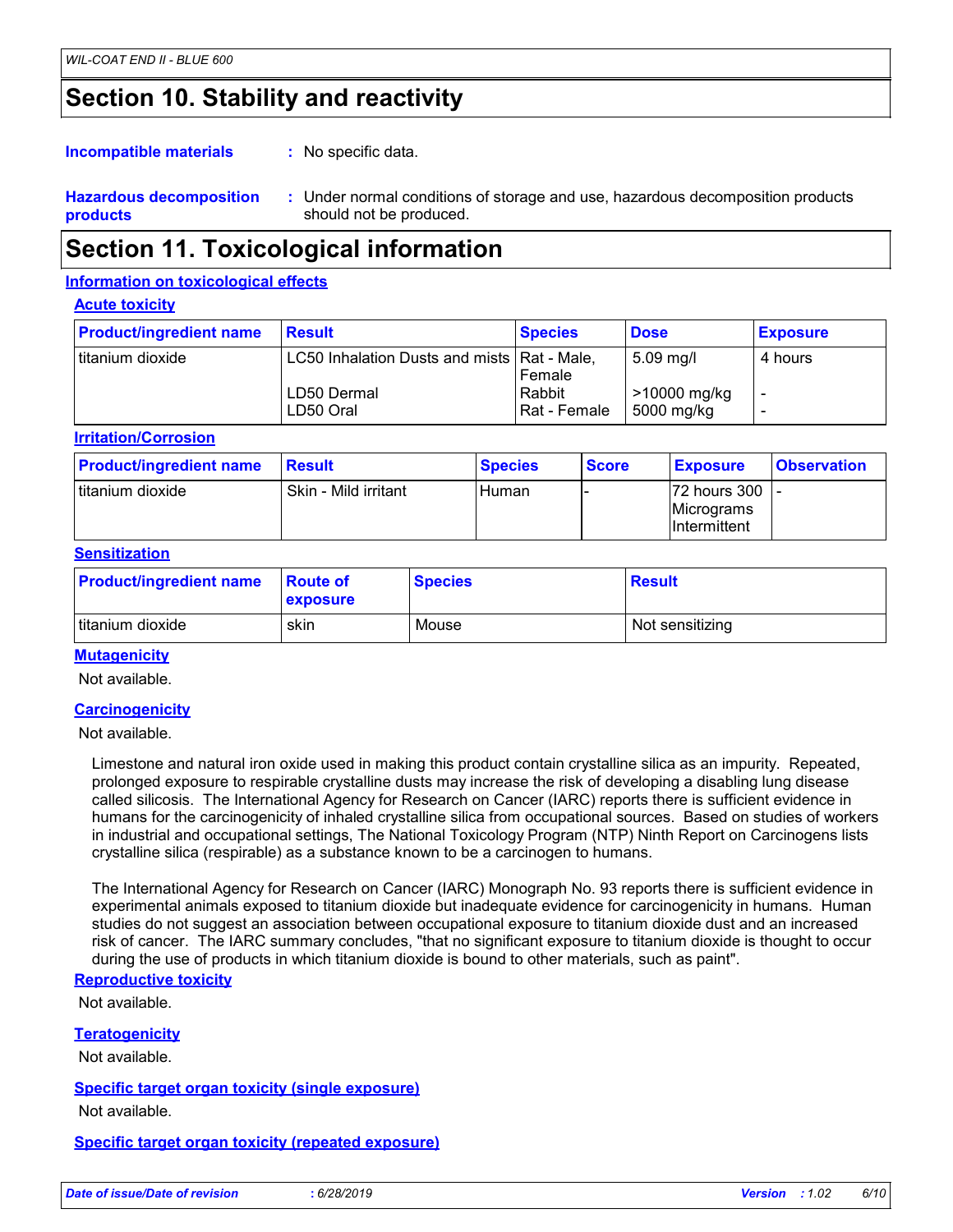### **Section 11. Toxicological information**

#### Not available.

#### **Aspiration hazard**

Not available.

| Information on the likely<br>routes of exposure | : Routes of entry anticipated: Dermal, Inhalation.  |
|-------------------------------------------------|-----------------------------------------------------|
| <b>Potential acute health effects</b>           |                                                     |
| <b>Eye contact</b>                              | : No known significant effects or critical hazards. |
| <b>Inhalation</b>                               | : No known significant effects or critical hazards. |
| <b>Skin contact</b>                             | : No known significant effects or critical hazards. |

| <b>Ingestion</b> | No known significant effects or critical hazards. |
|------------------|---------------------------------------------------|
|                  |                                                   |

#### **Symptoms related to the physical, chemical and toxicological characteristics**

| <b>Eye contact</b>  | : No specific data. |
|---------------------|---------------------|
| <b>Inhalation</b>   | : No specific data. |
| <b>Skin contact</b> | : No specific data. |
| Ingestion           | : No specific data. |

#### **Delayed and immediate effects and also chronic effects from short and long term exposure**

| <b>Short term exposure</b>                        |                                                     |
|---------------------------------------------------|-----------------------------------------------------|
| <b>Potential immediate</b><br>effects             | $:$ Not available.                                  |
| <b>Potential delayed effects</b>                  | $:$ Not available.                                  |
| <b>Long term exposure</b>                         |                                                     |
| <b>Potential immediate</b><br>effects             | $:$ Not available.                                  |
| <b>Potential delayed effects : Not available.</b> |                                                     |
| <b>Potential chronic health effects</b>           |                                                     |
| Not available.                                    |                                                     |
| <b>General</b>                                    | : No known significant effects or critical hazards. |
| <b>Carcinogenicity</b>                            | : No known significant effects or critical hazards. |
| <b>Mutagenicity</b>                               | : No known significant effects or critical hazards. |
| <b>Teratogenicity</b>                             | : No known significant effects or critical hazards. |
| <b>Developmental effects</b>                      | : No known significant effects or critical hazards. |
| <b>Fertility effects</b>                          | : No known significant effects or critical hazards. |

#### **Numerical measures of toxicity**

#### **Acute toxicity estimates**

| <b>Route</b> | ATC.<br>- 1<br>ATE value |
|--------------|--------------------------|
| Oral         | 29498 mg/kg              |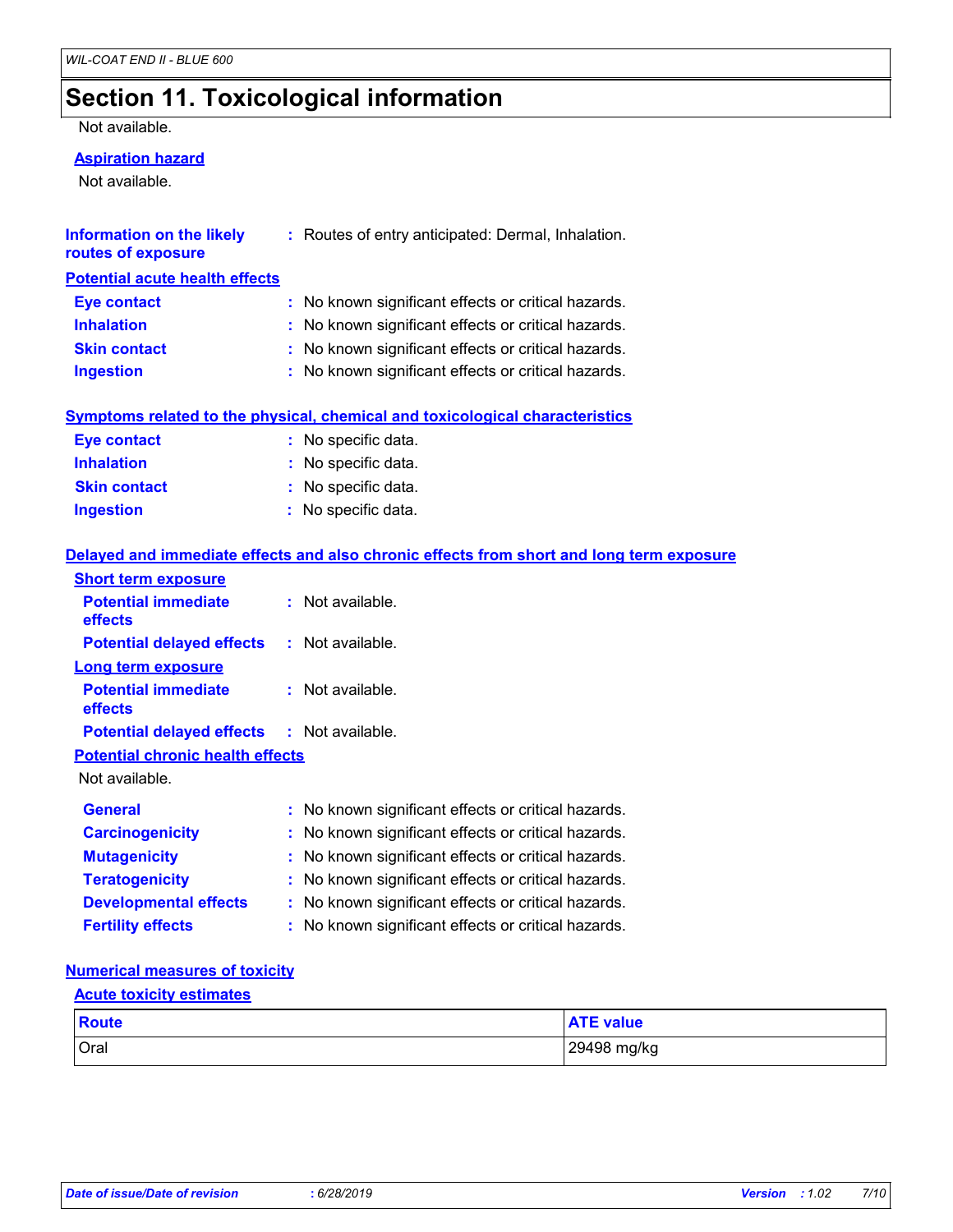# **Section 12. Ecological information**

#### **Toxicity**

| <b>Product/ingredient name</b> | <b>Result</b>                            | <b>Species</b>                                | <b>Exposure</b> |
|--------------------------------|------------------------------------------|-----------------------------------------------|-----------------|
| titanium dioxide               | Acute LC50 3 mg/l Fresh water            | Crustaceans - Ceriodaphnia<br>dubia - Neonate | 48 hours        |
|                                | Acute LC50 6.5 mg/l Fresh water          | Daphnia - Daphnia pulex -<br>Neonate          | 48 hours        |
|                                | Acute LC50 >1000000 µg/l Marine<br>water | Fish - Fundulus heteroclitus                  | 96 hours        |

#### **Persistence and degradability**

Not available.

#### **Bioaccumulative potential**

| <b>Product/ingredient name</b> | $LogPow$ | <b>BCF</b> | <b>Potential</b> |
|--------------------------------|----------|------------|------------------|
| titanium dioxide               |          | 352        | low              |

| <b>Mobility in soil</b>                                 |                  |
|---------------------------------------------------------|------------------|
| <b>Soil/water partition</b><br><b>coefficient (Koc)</b> | : Not available. |

**Other adverse effects** : No known significant effects or critical hazards.

### **Section 13. Disposal considerations**

: The generation of waste should be avoided or minimized wherever possible. Disposal of this product, solutions and any by-products should at all times comply with the requirements of environmental protection and waste disposal legislation and any regional local authority requirements. Dispose of surplus and nonrecyclable products via a licensed waste disposal contractor. Waste should not be disposed of untreated to the sewer unless fully compliant with the requirements of all authorities with jurisdiction. Waste packaging should be recycled. Incineration or landfill should only be considered when recycling is not feasible. This material and its container must be disposed of in a safe way. Empty containers or liners may retain some product residues. Avoid dispersal of spilled material and runoff and contact with soil, waterways, drains and sewers. **Disposal methods :**

### **Section 14. Transport information**

| Not regulated. |                                                      |                |                |                |
|----------------|------------------------------------------------------|----------------|----------------|----------------|
|                | Not regulated.                                       | Not regulated. | Not regulated. | Not regulated. |
|                |                                                      |                |                |                |
|                |                                                      |                |                |                |
|                |                                                      |                |                |                |
|                | <b>Date of issue/Date of revision</b><br>: 6/28/2019 |                |                |                |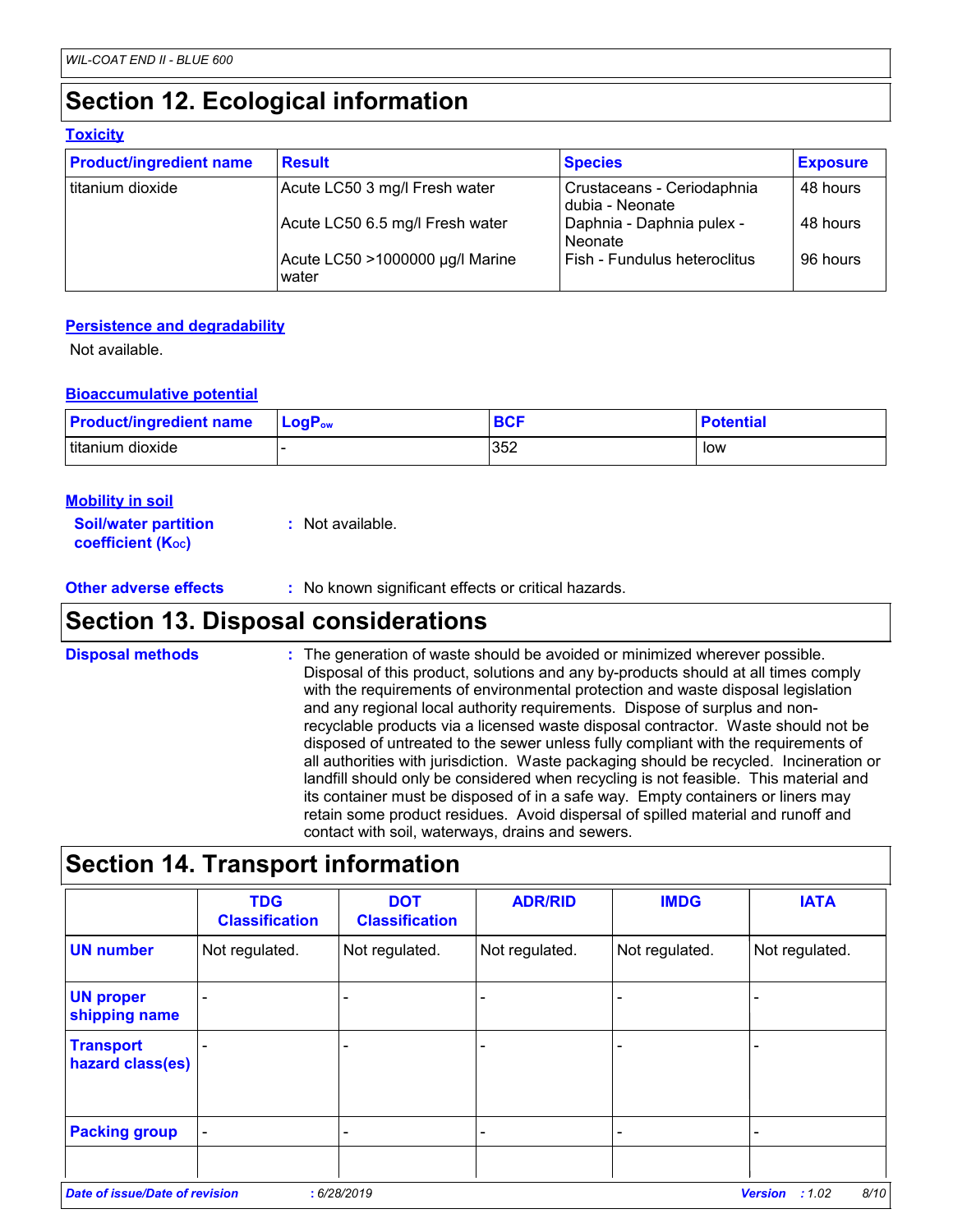# **Section 14. Transport information**

| <b>Environmental</b><br>hazards | No. | No. | No. | No. | INo. |
|---------------------------------|-----|-----|-----|-----|------|
|                                 |     |     |     |     |      |

**Special precautions for user Transport within user's premises:** always transport in closed containers that are **:** upright and secure. Ensure that persons transporting the product know what to do in the event of an accident or spillage.

**Transport in bulk according :** Not available. **to Annex II of MARPOL and the IBC Code**

### **Section 15. Regulatory information**

#### **Canadian lists**

- **Canadian NPRI :** None of the components are listed.
- 
- **CEPA Toxic substances :** None of the components are listed.

**International regulations**

**Chemical Weapon Convention List Schedules I, II & III Chemicals**

Not listed.

#### **Montreal Protocol (Annexes A, B, C, E)**

Not listed.

### **Stockholm Convention on Persistent Organic Pollutants**

Not listed.

#### **Rotterdam Convention on Prior Informed Consent (PIC)**

Not listed.

#### **UNECE Aarhus Protocol on POPs and Heavy Metals**

Not listed.

#### **Inventory list**

| <b>Australia</b>         | : Not determined.                                                                    |
|--------------------------|--------------------------------------------------------------------------------------|
| <b>Canada</b>            | : All components are listed or exempted.                                             |
| <b>China</b>             | : All components are listed or exempted.                                             |
| <b>Europe</b>            | : Not determined.                                                                    |
| <b>Japan</b>             | : Japan inventory (ENCS): Not determined.<br>Japan inventory (ISHL): Not determined. |
| <b>Malaysia</b>          | : Not determined.                                                                    |
| <b>New Zealand</b>       | : Not determined.                                                                    |
| <b>Philippines</b>       | : All components are listed or exempted.                                             |
| <b>Republic of Korea</b> | : All components are listed or exempted.                                             |
| <b>Taiwan</b>            | : Not determined.                                                                    |
| <b>Thailand</b>          | : Not determined.                                                                    |
| <b>Turkey</b>            | : Not determined.                                                                    |
| <b>United States</b>     | : All components are listed or exempted.                                             |
| <b>Viet Nam</b>          | Not determined.                                                                      |